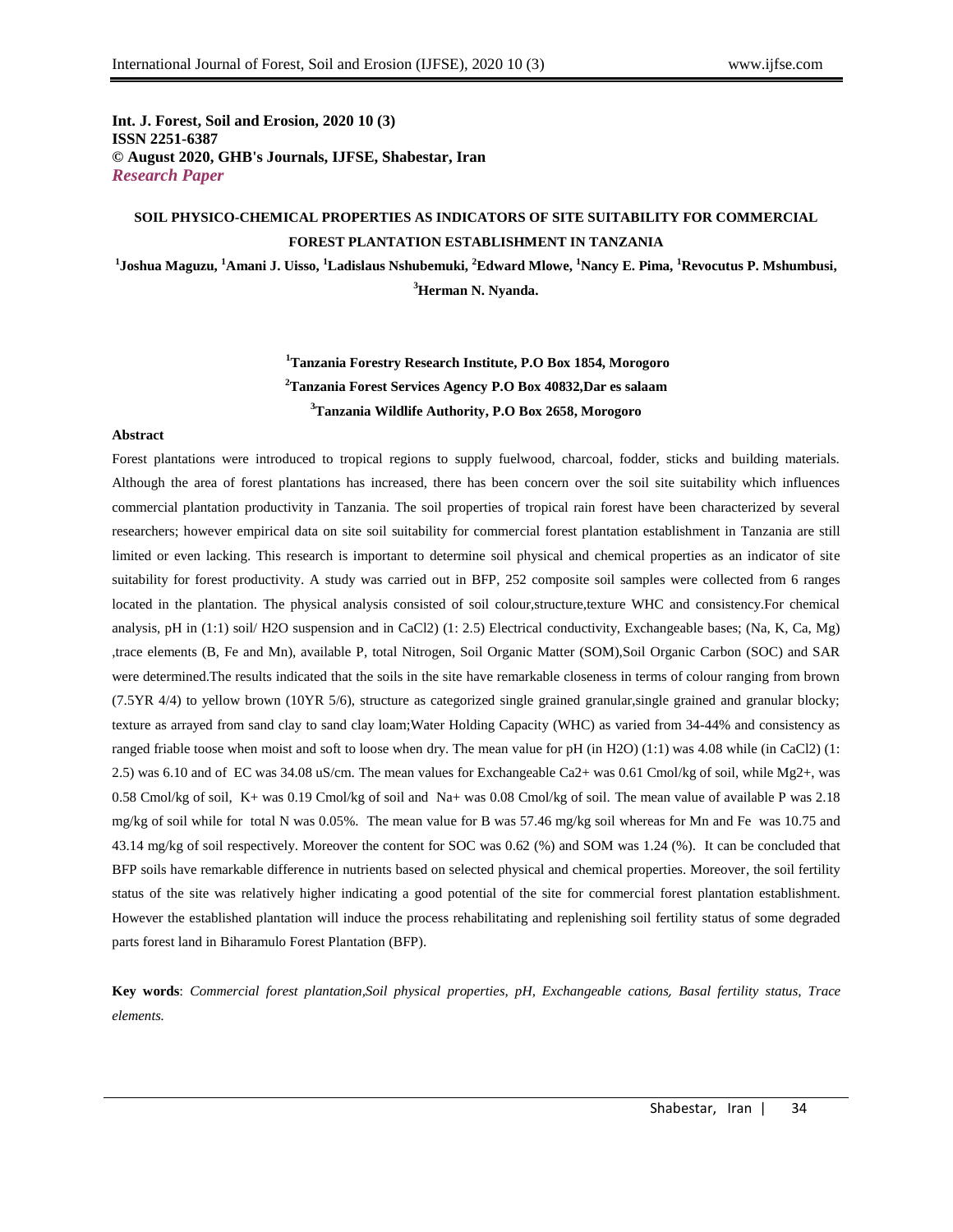# **Introduction**

Forest plantations were introduced to tropical regions to supply fuelwood, charcoal, fodder, sticks and building materials. They were also planted to restore degraded lands, to control soil erosion or to serve as buffer zones around roads and areas of natural forests (Evans, 1999; Hartemink, 2003; Jagger and Mishra et al., 2003). Plantations establishment forms an important alternative means of wood production in tropics and have been practiced for long time throughout the tropical countries since the colonial period by expansion of Forest plantations. In Tanzania, plantation forests were introduced as tentative solution due to respond to the increased demands for fuelwood, wood products and building materials. Today, commercial forest plantation in Tanzania is considered an option for industrial economy due to increase in demand of forest products. Although the area of forest plantations has increased, there has been concern over the soil site suitability which influences commercial plantation productivity. The establishment of forest plantations is often a subject of considerable hot debates between forester on one side and environmental organization and local communities on the other. For these reasons, forest plantations are mostly established on marginal soils identified and classified as marginally suitable for food crops. However, the impact of soils suitability on forest plantations productivity is not currently taken into consideration for commercial forest plantation establishment in Tanzania. Therefore, a study of soil properties clarified that belief for long-term commercial forest plantation investment in Tanzania. The hypothesis was that following different anthropogenic activities, soil suitability have been modified. Thus, the soil physical and chemical properties may differ in a site.

# **MATERIAL AND METHODS**

*Study site*



**Figure 1: Location map of the study area**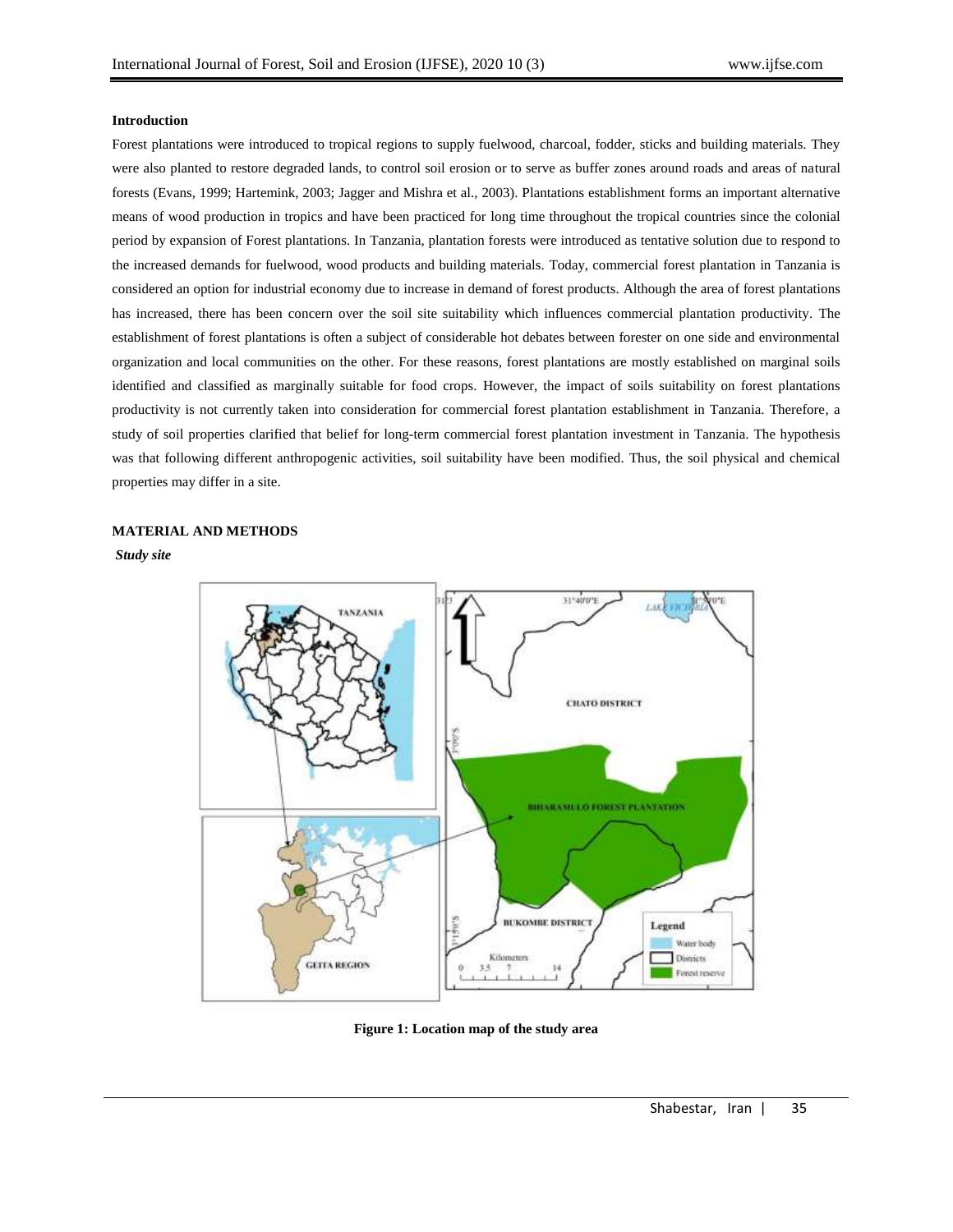The area is located between  $3^0 00' 00'' - 3^0 15' 00''$  S and  $31^0 30' 00'' - 32^0 00' 00''$  E (Figure 2.1). It is within the altitude ranging between 1135–1410 m a.s.l and borders Muleba District to the North, Bukombe District to the South, Biharamulo District to the West and Geita District to the East. The forest plantation covers an area of 69,756 ha. The climate in the district is mean annual precipitation is 850 mm, whose range varies from 700 mm to 1000 mm. In a dry year, the mean monthly rainfall may be as low as 36 mm, the average annual temperature ranges between  $27^{\circ}$ C to  $31^{\circ}$ C. In terms of wind speed, the areas along the shore of Lake Victoria receive higher wind speed than other areas in the district. The soil in BFP area is classified as a Ferralsols according to FAO (1998), formed from the parent material of schists and granites mixed with mica schist and quartzite (Steiner, 1998; Verdoodt and Van Ranst, 2003). To determine the soil suitability field survey method (entailing description of soil) was conducted. Butengo, Nyakayondwa, Matabe, Nyantimba/Nyalutefye, Idoselo/Nyamparahala, and Bwanga Ranges were selected for this purpose. In each range, soil was investigated as follows: A transect was laid out 100 m from the selected profile mark point. Location of Soil profiles was based on observed variability, particularly topography (i.e. flat versus sloping land), and vegetation cover during the transect walk. Profile sites were marked using the hand-held Global Positioning System (GPS) receiver and geodetic values recorded. The soil profile description focused on soil layers from the surface to a depth of one metre. Three profile pits were randomly excavated in each selected Range.

## *Soil sampling and Laboratory Analysis*

Soil samples were taken by soil corer at 2 depths  $(0 - 30 \text{ cm}, \text{ and } 30 - 60 \text{ cm})$  as described by Kooch*et al.*, (2012) resulting to 42 samples in each range per mentioned depths; A total of 252 soil samples were collected to all six ranges. To avoid deviations from final destinations, the GPS was used to maintain the bearing. Soil samples were collected along transverses aligned so as to cover different landforms and vegetation types as noted from maps. Soil sampling points were located on sites with soils that are representative of the BFP with the aim of investigating soil suitability for long term productivity. However, hardness/compaction of soil was assessed by using a soil hardener test.



**Figure 2: Location of sampling points in the Ranges of the BFP**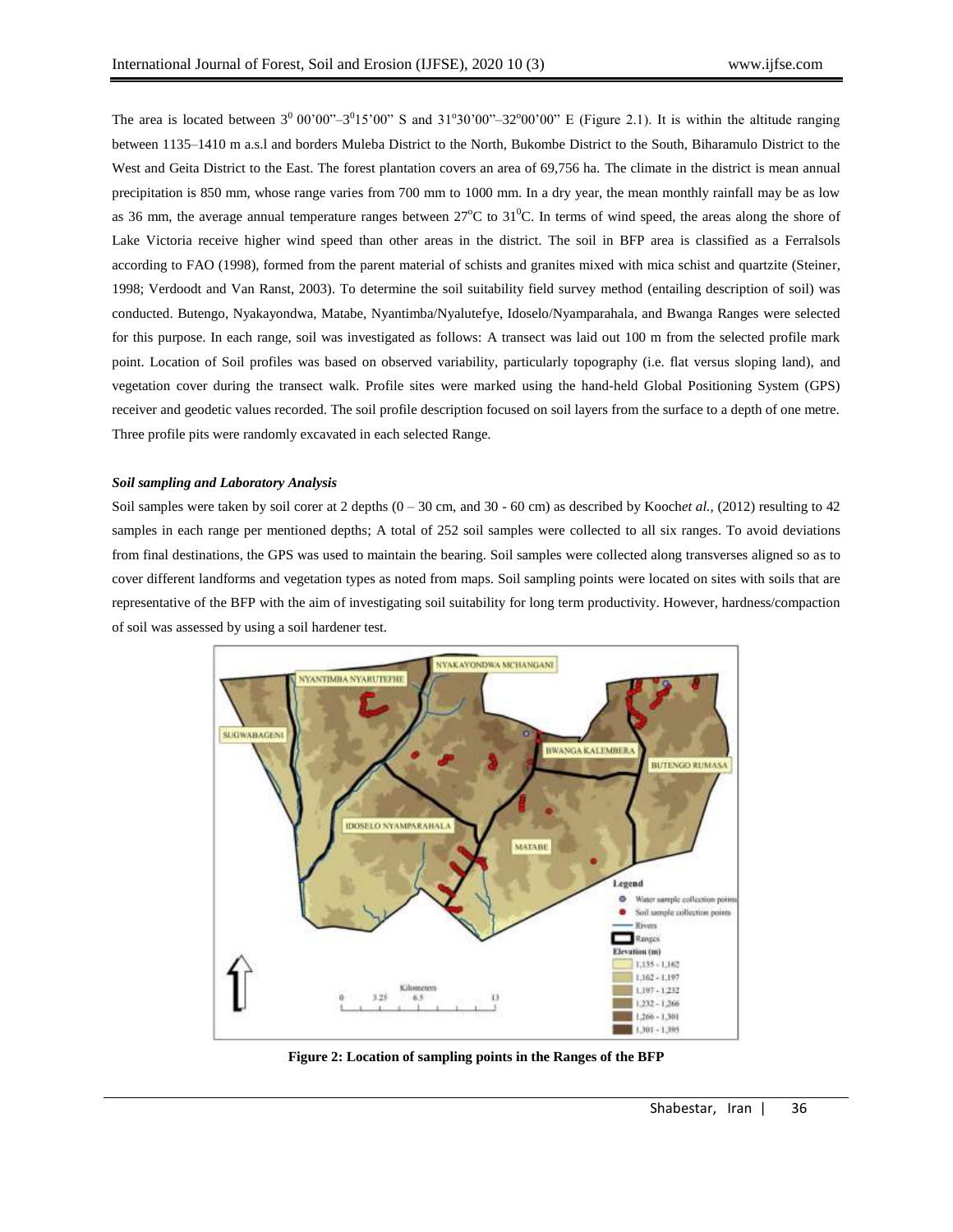The collected Soil samples were placed in properly labelled plastic bags, air dried, pulverized using pestle and motar, and sieved to pass through a 2.5 mm mesh. Particle size (texture) was estimated by hydrometer method (Bouyoucos, 1962). Structure and consistency of the soil were determined by the hand feeling method, water holding capacity was estimated using funnel gravity method. pH in 1:1 soil/water suspension (and also in 1:2.5.01M CaCl2) was determined by a glass electrode. Particle size distribution was estimated by ASTM calibrated hydrometer (Day, 1965) Electrical conductivity, Ec (at 250C) was determined with a conductivity meter in 1:5: water suspension (Peech, 1965). Exchangeable bases; Potassium and Sodium were determined by flame emission spectrophotometry (FES) while Calcium and Magnesium were determined by Atomic Absorption Spectrophotometry (ASS). Trace elements Boron (B), Iron (Fe) and Manganese (Mn) were also determined by ASS. Available P was determined by the Bray-1 procedure (Bray and Kurtz, 1945). Total Nitrogen was determined by micro-Kjeldahl digestiondistillation method as described by Bremner and Mulvaney (1982). The Soil Organic Matter (SOM) and Soil Organic Carbon (SOC) were determined by wet oxidation using Wakley and Black method (Allison, 1965). Soil hardness/compaction was determined by soil hardener tester at field level, Soil laboratory analyses were done at the Research laboratory of Soil Sciences at Tanzania Forestry Research Institute (TAFORI) and Sokoine University of Agriculture (SUA), Tanzania.

#### *Statistical analysis*

Descriptive statistics were carried out using the Statistical Package for Social Scientists (SPSS) software (SPSS Inc., 2005) to examine the differences in 13 soil variables and their contribution to commercial forest plantations establishment in Tanzania. All data were expressed as means ± standard deviation. Mean values of soil attributes were calculated using one-way analysis of variance (ANOVA), with the Tukey's honest significant difference at the 5% probability level.

#### **Results**

#### *Physical properties*

The values and conditions of soil physical properties are as shown in Table 1.The soils in the BFP have remarkable closeness in terms of matrix colour which ranges from brown (7.5YR 4/4) at NN to yellowish brown(10YR5/6) at BT. Other soil colour fall in 7.5YR Hue with varied Values and Chroma (Table 1). The brownness of soils colour is associated with the accumulation of organic material and iron oxidation processes at the soil surface level. Similar studies have associated a high percentage of organic matter in the surface soil that promotes brown colour and better aggregation (Genxu *et al*., 2004). The soil revealed four categories of soil structures (Table 1) namely: single grained granular (NN and NK), granular (BT and MT) and single grained (BW), and granular blocky (ID). Such characteristic of soil structure signifies that a large part of plantation soils offers porous space for air, and water; as well as root penetration. The result from ranges indicated that the soil texture arrays from sand clay to sand clay loam Table 1. Sand clay loam was the dominant soil texture across all ranges. Water Holding Capacity (WHC) varied from (BW) 34% to (ID) 44% (Table 3.3). The soils can retain acceptable amount of water as an important factor in influencing fertility of the soils for forest plantation establishment. Soil consistency varied from (Friable to Loose) when moist and (soft to loose) when dry. The soils materials are held together and resist deformation and rupture which influences favorability for tree growth.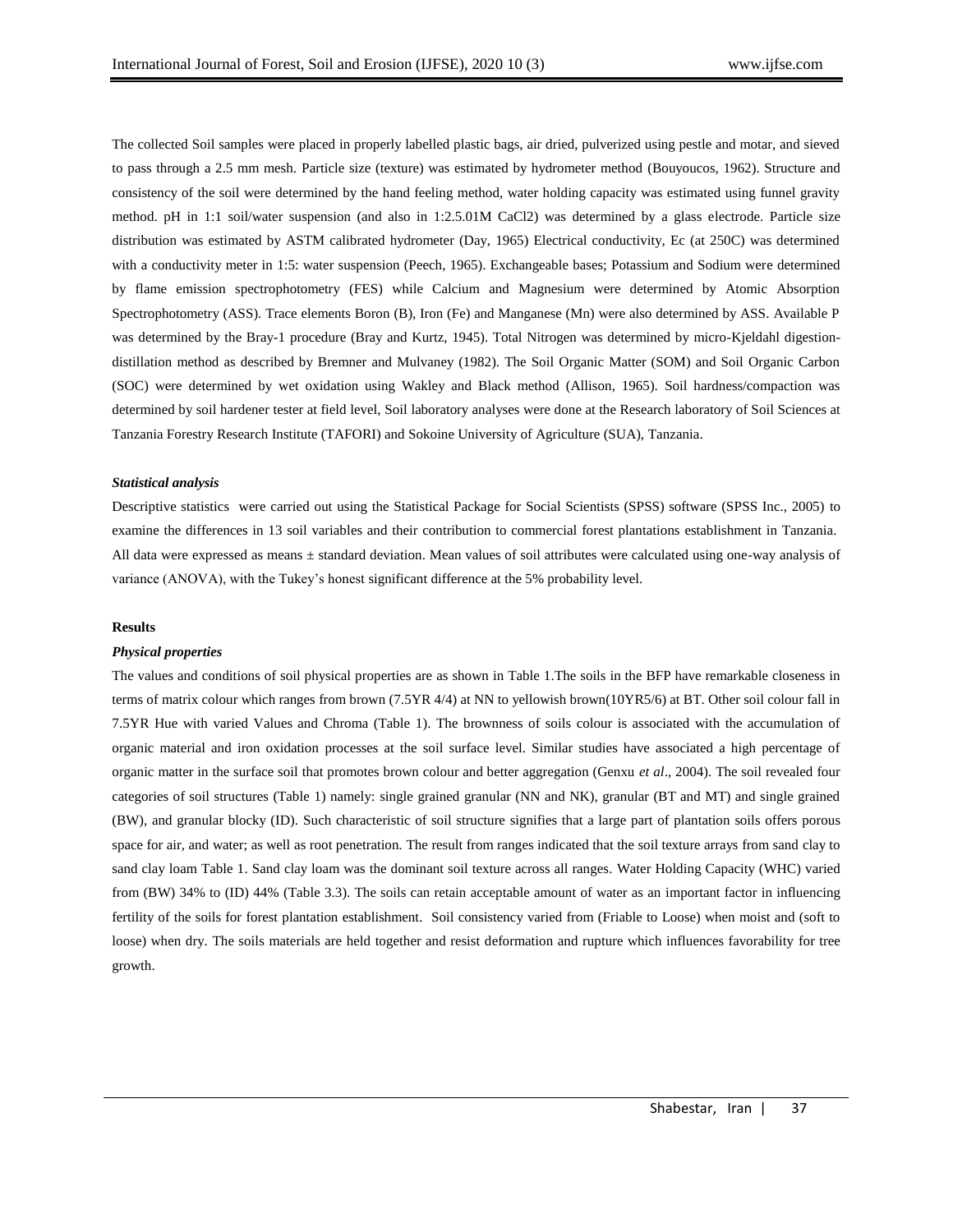| Range     | <b>Soil</b> | Water holding  | Soil structure     | <b>Munsell Soil</b> | Colour        | Consistency  |       |
|-----------|-------------|----------------|--------------------|---------------------|---------------|--------------|-------|
| name      | textural    | capacity (WHC) |                    | colour              | name          | <b>Moist</b> | Dry   |
|           | class       | (%)            |                    | position            |               |              |       |
| <b>NN</b> | Sandy clay  | 40             | Single<br>grained- | 7.5YR4/4            | <b>Brown</b>  | Friable      | Loose |
|           |             |                | granular           |                     |               |              |       |
| NK.       | Sandy clay  | 40             | Single<br>grain-   | 7.5YR4/4            | <b>Brown</b>  | Friable      | Soft  |
|           | loam        |                | Granular           |                     |               |              |       |
| МT        | Sandy clay  | 36             | Granular           | 7.5YR5/3            | Dull brown    | Friable      | Loose |
|           | loam        |                |                    |                     |               |              |       |
| <b>BT</b> | Sandy clay  | 38             | Granular           | 10YR5/6             | Yellowish     | Loose        | Soft  |
|           |             |                |                    |                     | brown         |              |       |
| <b>BW</b> | Sandy clay  | 34             | Single grained     | 7.5YR5/6            | <b>Bright</b> | Loose        | Soft  |
|           | loam        |                |                    |                     | brown         |              |       |
| ID        | Sandy clay  | 44             | Granular-Blocky    | 7.5YR4/2            | Grevish       | Friable      | Soft  |
|           |             |                |                    |                     | brown at      |              |       |

## **Table 1: Physical properties used to investigate soil suitability in the BFP**

Note: NN=Nyantimba/Nyalutefye, NK=Nyakayondwa, MT=Matabe, BT=Butengo/Rumasa, BW=Bwanga, and ID=Idoselo

## *Chemical properties*

Table 2 shows the values of soil acidity  $pH(CaCl<sub>2</sub>)$ ,  $pH(H<sub>2</sub>O)$ ) and electrical conductivity of ranges at BFP. For pH in CaCl<sub>2</sub>, the highest value was 4.50 for MT, followed by BW. The lowest value was 3.76 NN. In addition, Table 3 also shows that the highest value of pH (H2O) was 8.27 for MT. However, the lowest value was 5.50 for NN. For electrical conductivity the highest value was 49.70uS/cm and the lowest value was 28.70uS/cm. The mean value of EC was 34.08 uS/cm, for pH (in H2O) (1:1) was 4.08 while (in CaCl2) (1: 2.5) was 6.10 as shown in Table 3. The pH of most of the soils in the BFP were within the satisfactory range for forest tree growth. The acidic nature of the soils probably was due to the acidic nature of the parent materials and somehow extensive weathering of the soils and leaching Landon (1991). In addition, the site soil acidity also has a relationship with the existing vegetation. A study conducted by Juo and Manu (1996), showed that growing vegetation tended to influence the increase or decrease of soil pH, and nutrient stocks. Most trees grow better in soils with acidic to slightly acid reaction. Sakurai *et al*. (1995), stated that tree growth and root elongation were restricted with strong acidity condition.

|  | Table 2: Soil pH and Electrical conductivity in the Biharamulo Forest Plantation |  |
|--|----------------------------------------------------------------------------------|--|
|  |                                                                                  |  |

| Ranges    | Soil pH $(1: 2.5)$ (in CaCl <sub>2</sub> ) | Soil pH $(1:1)$ (in H <sub>2</sub> O) | EC( uS/cm) |
|-----------|--------------------------------------------|---------------------------------------|------------|
| ID        | 3.89                                       | 5.75                                  | 31.00      |
| MT        | 4.50                                       | 8.27                                  | 49.70      |
| NN        | 3.76                                       | 5.50                                  | 32.40      |
| <b>BW</b> | 4.20                                       | 5.78                                  | 28.70      |
| NK.       | 3.93                                       | 7.57                                  | 29.20      |
| BT        | 4.19                                       | 5.70                                  | 33.45      |

Note: ID=Idoselo, MT=Matabe, NN=Nyantimba/Nyalutefye, BW=Bwanga, NK=Nyakayondwa, and BT=Butengo/Rumasa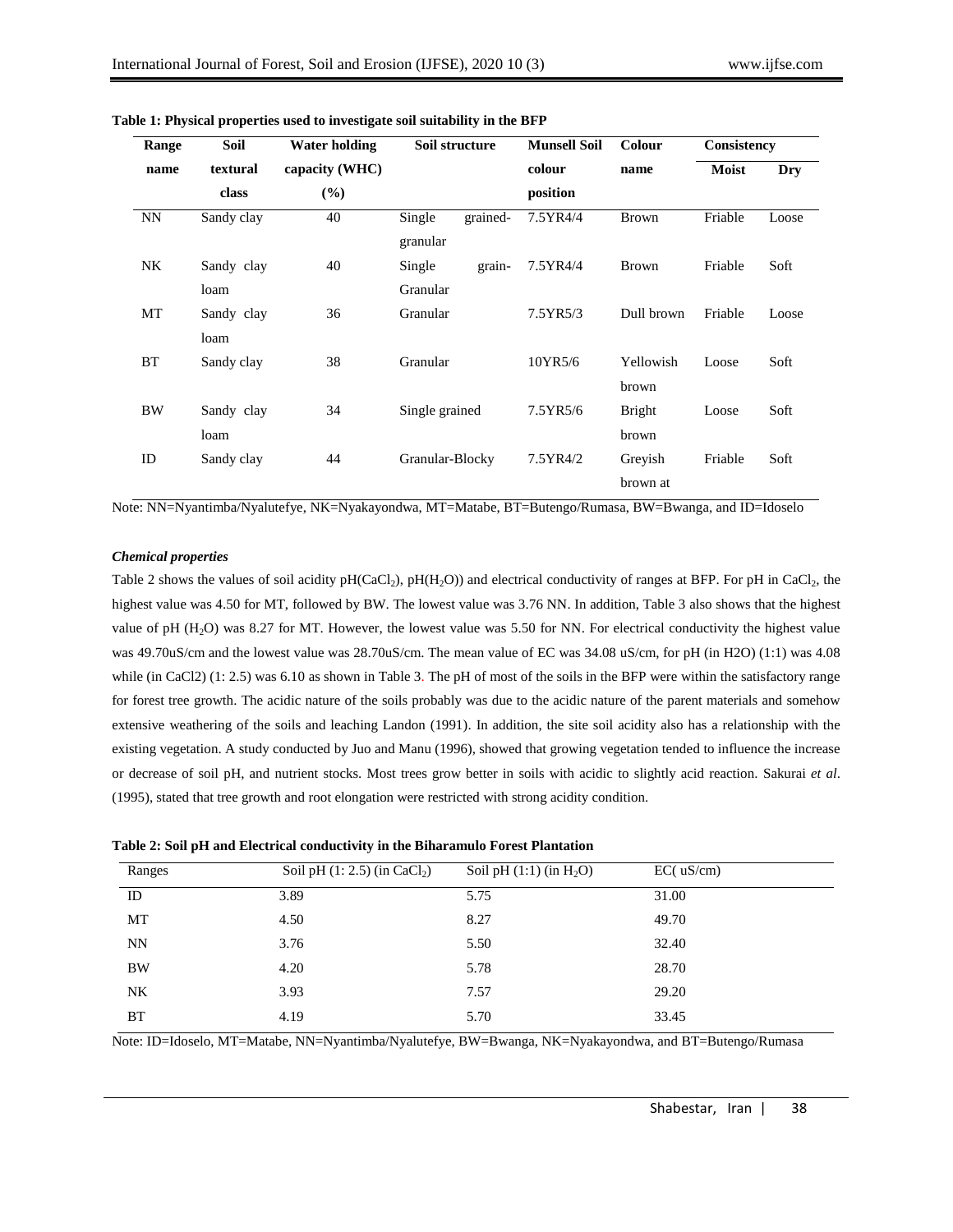| <b>Soil Properties</b>   | <b>Means</b> |
|--------------------------|--------------|
| $pH(1:1)$ (in H2O)       | 4.08         |
| $pH (1: 2.5)$ (in CaCl2) | 6.10         |
| EC                       | 34.08        |

# **Table 3: Electrical conductivity and soil pH in the BFP**

Exchangeable cations (Na, K, Ca, Mg) (Cmol/kg of soil) of the ranges are in shown in Table 4. The highest  $Ca^{2+}$  value was 2.22 Cmol/kg for BW,  $Mg^{2+}$ was 1.79 Cmol/kg for BW, Na<sup>+</sup>0.21 Cmol/kg for BW andK<sup>+</sup>0.37 Cmol/kg for BW while the lowest value wasCa<sup>2+</sup> value was 0.09 Cmol/kg for ID,  $Mg^{2+}$ was 0.10 Cmol/kg for BT, Na<sup>+</sup> 0.02 Cmol/kg for ID and K<sup>+</sup> 0.11 Cmol/kg for MT. The mean values for Exchangeable cations (Na, K, Ca, Mg) of the area are shown in Table 5. For  $Ca^{2+}$ , mean value was 0.61 Cmol/kg of soil, while  $Mg^{2+}$ , was 0.58 Cmol/kg of soil and for K+ was 0.19 Cmol/kg of soil. However, for exchangeable Na<sup>+</sup> mean was 0.08 Cmol/kg of soil. If the soils had Na+ contents  $> 1$  Cmol (+)/kg they could be taken as alkali or sodic soils (Landon, 1991) and somewhat unsustainable for tree growing. The soils in the area are of low levels of Na+ thus conducive for tree growth. The soils have a minimal capacity to hold  $K^+$  very tightly and resist leaching, hence imbalance aerobic microbial activity which are essential for making Potassium available to forest trees. The soils have low saturation of  $Ca<sup>+</sup>$  which is a sturdy building material composed of cell walls for forest trees. Landon (1991) categorised levels of exchangeable Calcium and indicated that < 4 Cmol  $(+)$ /kg is considered as low and > 10 Cmol  $(+)$ /kg is considered as high. The soils have the reasonable amount of  $Mg^{2+}$  for plant uptake (Table 4). Magnesium helps plants move Phosphorus to where it is needed in the plant. Landon (1991), reported that soils having < 0.5 Cmol  $(+)/$ kg are Magnesium deficient and soils having > 4.0 Cmol  $(+)/$ kg had high Magnesium content.

| Exchangeable |      |      | <b>Ranges</b> |           |           |      |  |
|--------------|------|------|---------------|-----------|-----------|------|--|
| <b>Bases</b> | ID   | MT   | NN            | <b>BW</b> | <b>NK</b> | BT   |  |
| $Ca^{2+}$    | 0.09 | 0.45 | 0.59          | 2.22      | 0.20      | 0.09 |  |
| $Mg^{2+}$    | 0.25 | 0.51 | 0.65          | 1.79      | 0.15      | 0.10 |  |
| $Na+$        | 0.02 | 0.08 | 0.10          | 0.21      | 0.03      | 0.02 |  |
| $K^+$        | 0.12 | 0.11 | 0.21          | 0.37      | 0.18      | 0.14 |  |

**Table 4: Levels of exchangeable cations (Na, K, Ca, Mg) (Cmol/kg of soil) in the BFP**

Note: ID=Idoselo, MT=Matabe, NN=Nyantimba/Nyalutefye, BW=Bwanga, NK=Nyakayondwa, and BT=Butengo/Rumasa

|  |  |  | Table 5: Mean values for Exchangeable cations (Na, K, Ca, Mg) Cmol/kg of soil in the BFP |
|--|--|--|------------------------------------------------------------------------------------------|
|--|--|--|------------------------------------------------------------------------------------------|

| <b>Soil Properties</b>      | <b>Means</b> (Cmol/kg) |
|-----------------------------|------------------------|
| $\overline{\text{Ca}^{2+}}$ | 0.61                   |
| $\overline{\text{Mg}^{2+}}$ | 0.58                   |
| $\overline{Na}^+$           | 0.08                   |
| $\overline{\mathbf{K}^+}$   | 0.19                   |

The values of available P and N between ranges are shown in Table 6. The available P of MT was considerably higher at 3.93 mg/kg than those of the other ranges. The mean value of available P was 2.18 mg/kg of soil in the area (Table 8). Available P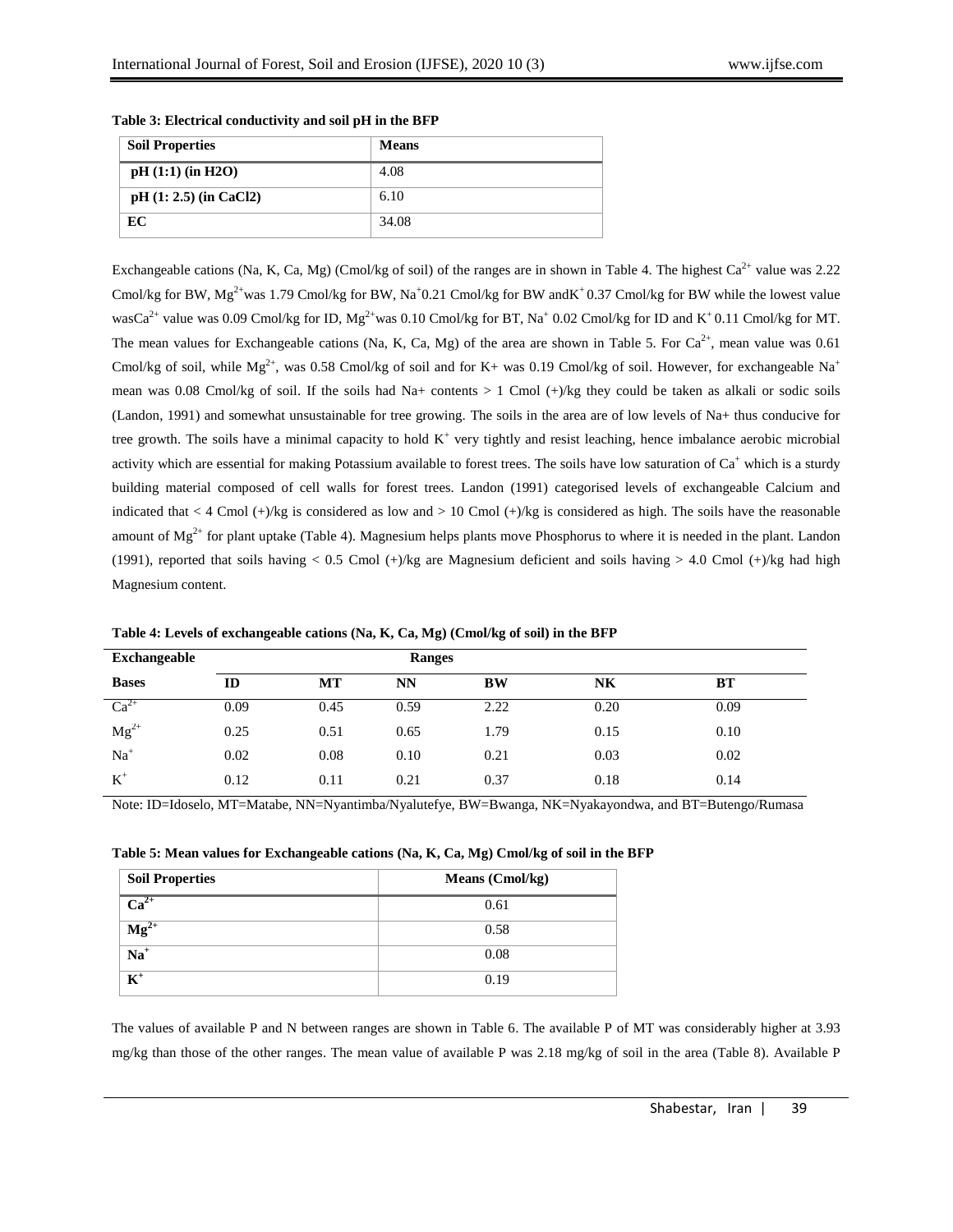contents in the soils ranged from  $3.9$ -19 m kg<sup>-1</sup> fell within the low to medium fertility classes (Enwezor *et al.*, 1990). The rate of bioorganic Phosphates to be chelated in organic complexes and designed to favour microbiological activity that converts Phosphorus to a more available form for forest tree use is low in the area. While the value of N was higher (0.06%) for ID followed by MT. The mean value for N was 0.05% as shown in Table 8. The average soil Nitrogen implies that either leaching of nitrogen is high in all ranges or the parent material from which the soils are derived, is not a rich source of Nitrogen. Resolution seems to depend on the fact that once the Plantation is established it will be a functional whole, that is nutrient inputs via rain, nitrogen fixation by plants and micro-organisms nutrient cycling and above all gross reduction of fire and deforestation, will all have additive values to a nitrogen pool.

| <b>Basal fertility</b> |      | <b>Ranges</b> |           |      |      |           |  |
|------------------------|------|---------------|-----------|------|------|-----------|--|
|                        | ID   | МT            | <b>NN</b> | BW   | NK   | <b>BT</b> |  |
| N                      | 0.06 | 0.05          | 0.04      | 0.04 | 0.04 | 0.04      |  |
| P                      | 1.52 | 3.93          | 2.60      | 2.71 | 1.02 | 1.30      |  |
| K                      | 0.12 | 0.11          | 0.21      | 0.37 | 0.18 | 0.14      |  |

**Table 6: Status of basal fertility (N%, Pmg/kg soil and K Cmol/kg soil) in the ranges of BFP**

Note: ID=Idoselo, MT=Matabe, NN=Nyantimba/Nyalutefye, BW=Bwanga, NK=Nyakayondwa, and BT=Butengo/Rumasa Table 7 shows the values for trace elements (B,Mn and Fe) for the area. The highest for B was 64.72 mg/kg in Nk range. The mean value for B in the BFP ranges was 57.46 mg/kg soil. These results are within the range of values obtained by Daudu (1989) and Kparmwang *et al.* (2000). There was a gradual increase in the contents of available B to soil horizons which could be related to higher clay contents. Considering 1.0 – 2.4 mgkg-1 available B as critical limit (Wolf, 1971), B contents of the soils are in reasonable range and might be important factor for forest plantation establishment. For Mn, the highest value was 18.49 mg/kg in ID range followed by NN. The mean value for Mn was 10.75 mg/kg of soil (Table 8). The Mn content in soils is higher than the critical limit of 1.0 mg/kg as reported by Tisdale et al. (2003). Most of the soils have available Mn above the critical soil Mn of 1 – 4 mg kg-1 (Sims and Johnson, 1991). However, Lombin (1983) had reported that the northern Nigerian savanna soils which are predominantly mildly to medium acid seem well supplied with Mn at present and the prospect of deficiency problems in the foreseeable future seems remote. The high values could be due to acid conditions of the soils. For Fe, the highest value was 66.02 mg/kgin ID range. The site had a mean value of 43.14 mg/kg of soil which is sufficient Fe content for tree growth (Table 8). The high levels of Fe in all soils could be attributed to the low pH and nature of the parent material from which the soil was formed (Alloway and Ayres, 1990). These values are within the reported values by Kparmwang *et al*. (2000). Although available Fe is generally high in the tropical soils, localized deficiencies of Fe are known to occur (Enwezor *et al*., 1990). Available Fe poses no fertility problem in the soils studied. However, the lowest value for B was 47.55mg/kg in ID. For Mn, the lowest value was 5.92mg/kg in BT while for Fe the lowest value was 22.70 mg/kg in BT range (Table 7).

|  | Table 7: Status of trace elements (B, Mn and Fe) mg/kg soil in the BFP Ranges. |  |  |  |  |
|--|--------------------------------------------------------------------------------|--|--|--|--|
|  |                                                                                |  |  |  |  |

| <b>Trace elements</b> |       | Ranges |       |       |       |       |  |
|-----------------------|-------|--------|-------|-------|-------|-------|--|
| mg/kg                 | ID    | MT     | NN    | BW    | NK    | ВT    |  |
| В                     | 47.55 | 52.60  | 61.20 | 58.90 | 64.72 | 59.80 |  |
| Mn                    | 18.49 | 10.87  | 12.05 | 9.68  | 7.50  | 5.92  |  |
| Fe                    | 66.02 | 34.90  | 56.87 | 42.23 | 36.12 | 22.70 |  |

Note: ID=Idoselo, MT=Matabe, NN=Nyantimba/Nyalutefye, BW=Bwanga, NK=Nyakayondwa, and BT=Butengo/Rumasa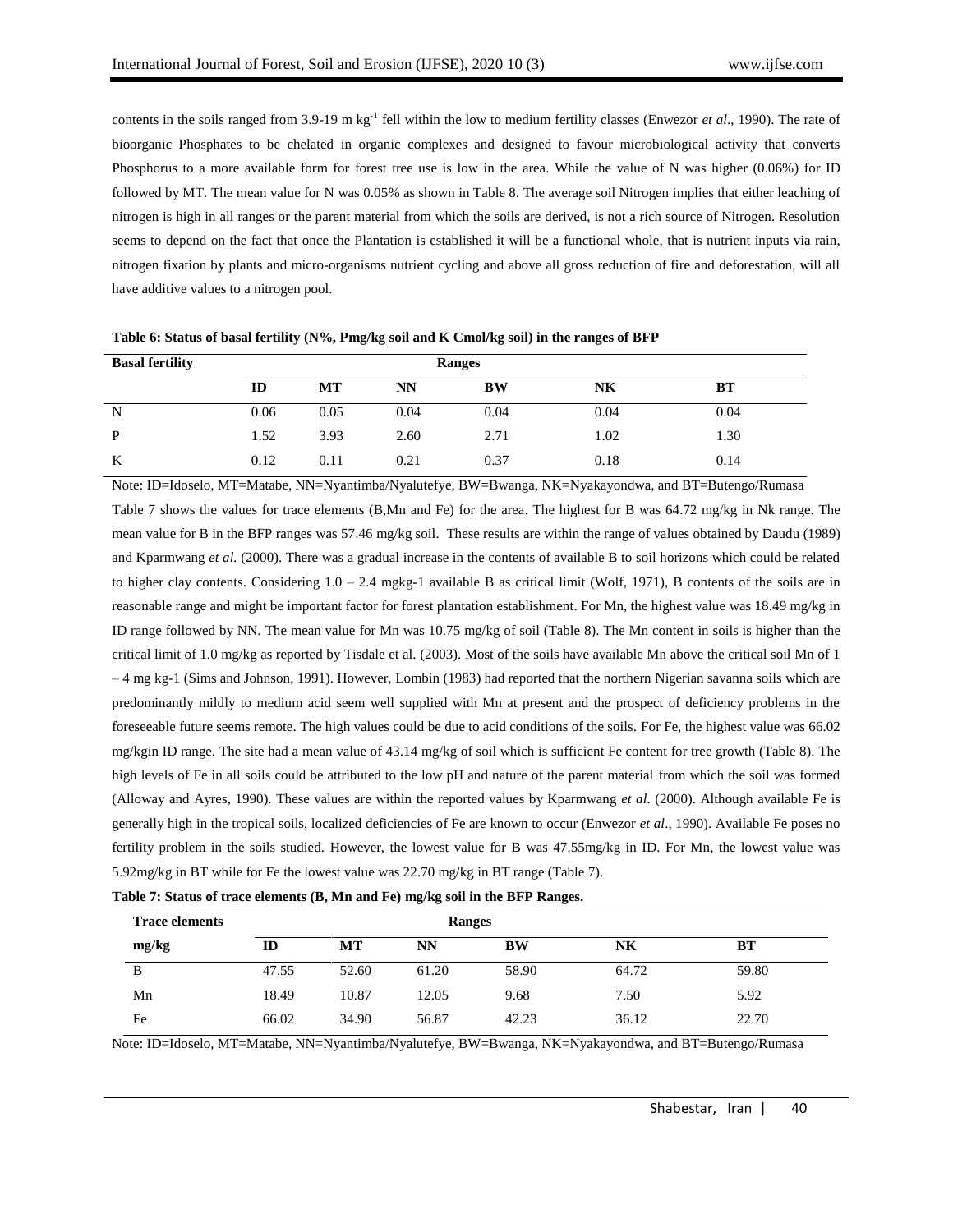| <b>Soil Properties</b> | <b>Means</b> |
|------------------------|--------------|
| N                      | 0.05         |
| P                      | 2.18         |
| $\mathbf K$            | 0.19         |
| B                      | 57.46        |
| Mn                     | 10.75        |
| Fe                     | 43.14        |
| <b>SOC</b>             | 0.62         |
| <b>SOM</b>             | 1.24         |

**Table 8: Mean values for Basal fertility status (N%) (P mg/kg soil) (K Cmol/kg of soil), Trace elements (B, Mn, Fe), mg/kg soil and (SOC and SOM) %.**

The levels of SOC and SOM decrease down the profile with the top 0-30 cm having the highest amount. Implying that microbial activity at the surface layer is higher which controls the breakdown of plant residues which are abundant on the surface layer of soils. Percentage of soil organic matter (SOM) and soil organic carbon (SOC) for the ranges in BFP are shown in Table 9. ID had the highest (1.25%) SOM and while the lowest was 0.87% SOM for BT. Percentage of total organic carbon of ranges are shown in Table 4. ID had the highest (0.73%) SOC and the lowest was for BT (0.50%). For SOC the mean value was 0.62 (%). However, the mean value for SOM was 1.24 (%) in BFP (Table 8).

| Range     | <b>SOC-BlkW</b> | <b>SOM</b> |
|-----------|-----------------|------------|
| ID        | 0.73            | 1.25       |
| <b>MT</b> | 0.71            | 1.22       |
| <b>NN</b> | 0.54            | 0.93       |
| <b>BW</b> | 0.63            | 1.09       |
| <b>NK</b> | 0.63            | 1.09       |
| <b>BT</b> | 0.50            | 0.87       |

Note: ID=Idoselo, MT=Matabe, NN=Nyantimba/Nyalutefye, BW=Bwanga, NK=Nyakayondwa, and BT=Butengo/Rumasa

# **Conclusion**

This paper has narrated the roles that analysis of soil properties can play in indicating site suitability as the important aspect on commercial plantation establishment in Tanzania. Recognizing the contribution of soil analysis for commercial forestry programmes to make communities aware of value soil as an indicator for forest investment is important. It is reasonable to expect some variations in the soil attribute among the studied ranges here. Soil physical characteristics were, however very closely related to all ranges. The exchangeable cation concentrations were slightly different from the soils of each range, resulting into difference in base saturation and soil acidification. It can be concluded that the ranges have significant differences based on selected physical and chemical properties. The ID was more fertile compared to other ranges in BFP. Based on the analysis it was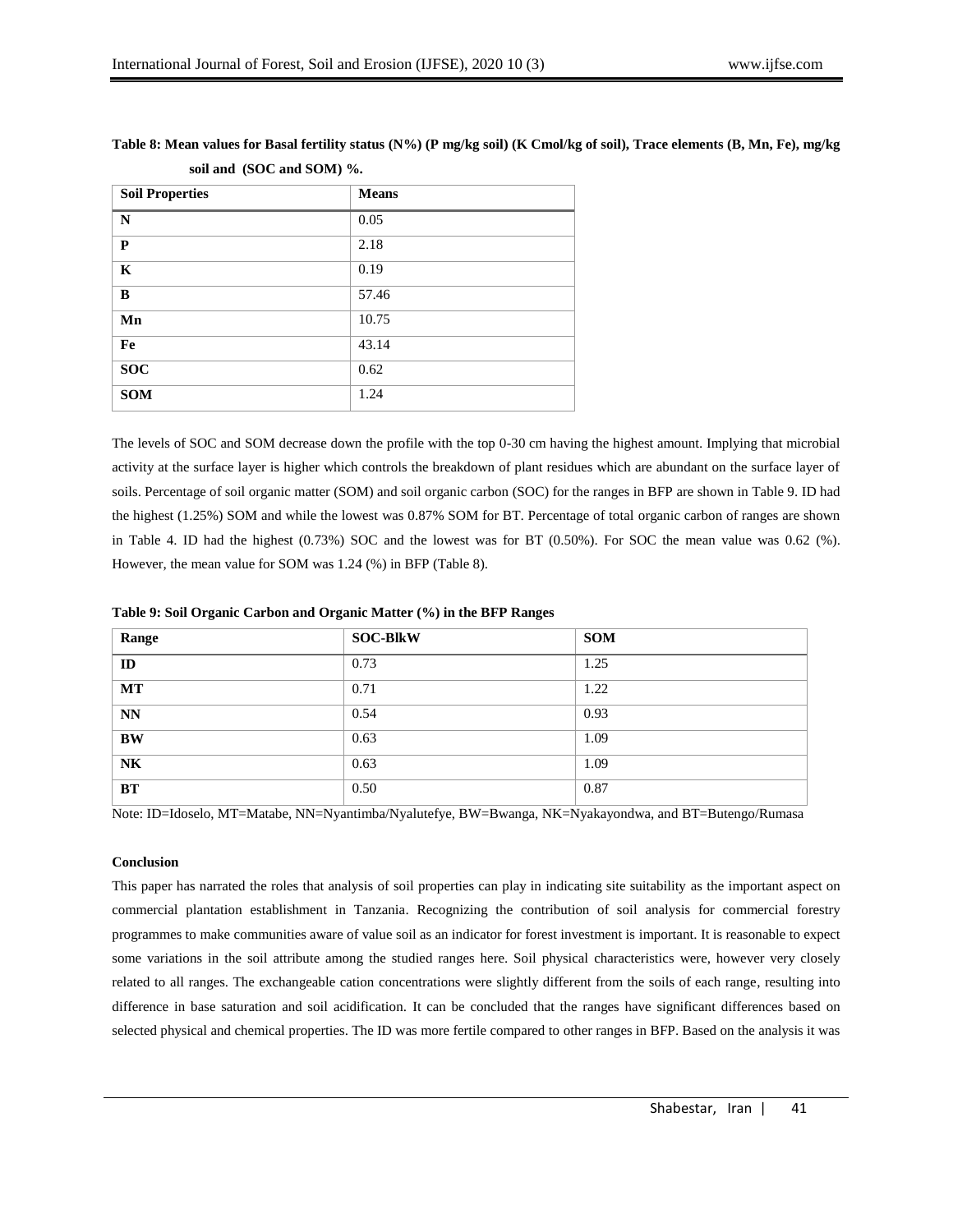revealed that soil management technique is a suitable method in rehabilitating and replenishing soil fertility status of abandoned degraded shifting cultivation land ranges.

#### **Acknowledgements**

In this article, I thank the Ministry of Natural Resources and Tourism (MNRT) through the Tanzania Forest Services (TFS) Agency for funding the research activity. Sincere thanks go to the Biharamulo Forest Plantation (BFP) Management for logistical support and availing valuable information and suggestions to facilitate and enrich the work. Many thanks are also due to the Management of Buhindi Forest Plantation, and Tanzania Forest Services (TFS) Agency-Mwanza Zonal Office for taking their time to share valuable experiences regarding during field work. Appreciations are extended to the communities in the vicinity of the BFP who were consulted and happily shared their impressions against changes on soil characteristics toward commercial forest plantation establishment. Finally, I owe thanks to the Management of Tanzania Forestry Research Institute (TAFORI) and the Department of Soil Science, Sokoine University of Agriculture (SUA) for facilitating soil analyses.

## **Reference**

- Agbede, O.O. (2008). Soil Husbandry: Life for National Food Security and Economic Empowerment. An Inaugural Delivered on March 19th, 2008 at Nasarawa State University Keffi, Nigeria.
- Allison, L.E. (1965). Organic carbon. In: Methods of soil analysis: The determination of soil organic carbon. Edited by Black, C.A., Evance, D.D., Ensiminger, L.E., Clark, F.E. and White, J.L., John Willey and Sons, Oxford. 136-137 pp.
- Alloway, B.J. and Ayres, D.C. (1990). Chemical principle of environmental pollution. 1st Edition. Academic Glasgow Ltd., New York. 291 pp. Bremner, J. M. and Mulvaney, C.S. (1982). Total Nitrogen analysis in soils. 2nd Ed. MacMiller Press, New York, 529 pp.
- Bouyoucos, G.J. (1962). Hydrometer method improved for making particle size analysis of soils. *Agronomy Journal,* 54:464-465.
- Bray, R.H. and Kurtz, L.T. (1945). Determination of total organic and available forms of Phosphorus in soils. Soil Science 59: 39 45.
- Blume, H.P. (1969) Genetic evaluation of profile distribution of aluminium, iron and manganese oxides. *Soil Science Society of America Journal*. 33: 438–444.
- Bremner, J.M. and Mulvaney, C.S. (1982). Total Nitrogen. In: Methods of Soil Bukoba District Council Bukoba District Rural Development Programme, Bukoba, Tanzania 148 pp.
- Daudu, C.K. (1989). Distribution of total and available forms of B in four soil profiles developed from Loess in Funtua areas of Katsina State. Unpublished B.Sc. Project, Faculty of Agriculture, ABU., Zaria, 64p.
- Enwezor, W.O., Udo, E.J. Ayotade, K.A. Adepetu, J.A. and Chude, V.O. (eds.) (1990). A review of soil and fertilizer use in Nigeria. In FPDD. Literature review on soil fertility investigations in Nigeria (Five Volumes). Federal Ministry of Agriculture and Natural Resources, Lagos. 281 pp.
- Evans, J. (1999). Planted forests of the wet and dry tropics: their variety, nature and significance. New Forests. 17: 25-36
- Genxu, W., Haiyan, M., Ju, Q. and Juan, C. (2004). Impact of land use changes on Soil carbon, Nitrogen and Phosphorus and water pollution in an arid region of Northwest China. Soil Use and Management, 20: 32-39.
- Hartemink, A.E. (2003). Soil fertility decline in the tropics with case studies on plantations. CABI, London, UK, p. 360.
- Jagger, P. and Pender, J. (2003). The role of trees for sustainable management of less-favored lands: the case of Eucalyptus in Ethiopia. Forest Policy and Economics. p. 5, pp. 83-95
- Juo, A.S.R. and Manu, A. (1996). Chemical dynamics in slash-and-burn agriculture. Agric. Ecosyst. Environ., 58: 49-60. DOI: 10.1016/0167- 8809(95)00656-7.
- Kooch, Y.H. (1982). The effects of gap disturbance on soil chemical and biochemical properties in a mixed beech hornbeam forest of Iran. Ecologia Balkanica, 2: 3956.
- Kparmwang, T., Chude, V.O., Raji, B.A. and Odunze, A.C. (2000). Extractable micronutrients in some soils developed on sandstone and shale in the Benue – Valley, Nigeria. Nigerian Journal Soil Research. 1: 42-48.